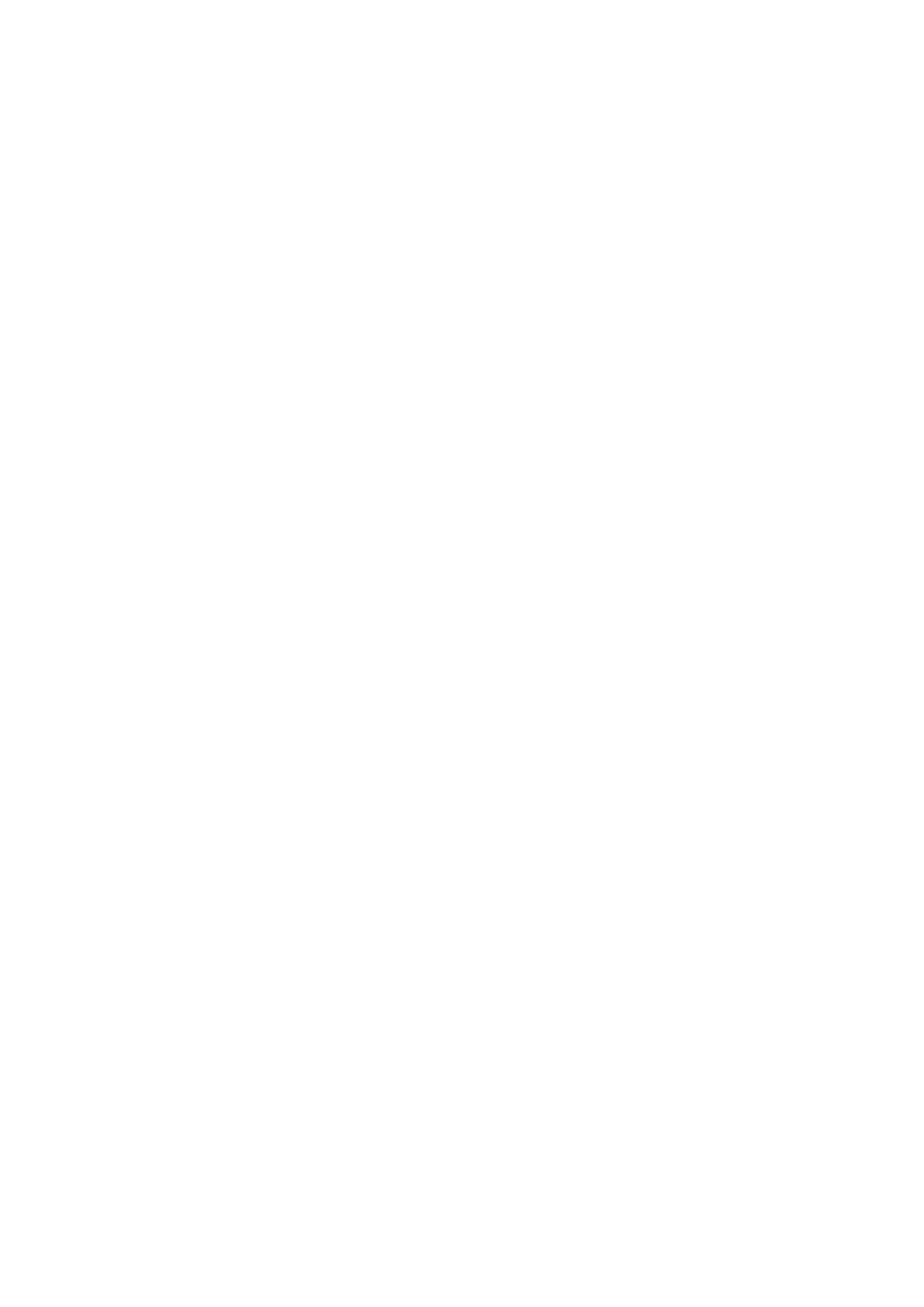### **Background**

- $1.$ At its 328th Session (October–November 2016), the Governing Body considered the follow-up to the International Labour Conference [resolution concerning decent work in](https://www.ilo.org/wcmsp5/groups/public/---ed_norm/---relconf/documents/meetingdocument/wcms_497555.pdf)  [global supply chains,](https://www.ilo.org/wcmsp5/groups/public/---ed_norm/---relconf/documents/meetingdocument/wcms_497555.pdf) adopted at the 105th Session (2016) of the Conference. Among other things, the Governing Body decided that the Office should convene three further expert or technical meetings: one on export processing zones (EPZs); another on crossborder social dialogue; and, following a mid-term report by the Office, a third on global supply chains (format to be determined), pursuant to paragraph 25 of the 2016 International Labour Conference conclusions. That paragraph reads as follows:
	- 25. There is concern that current ILO standards may not be fit for purpose to achieve decent work in global supply chains. Therefore, the ILO should review this issue and convene, as soon as appropriate, by decision of the Governing Body, a technical tripartite meeting or a meeting of experts to:
		- (a) Assess the failures which lead to decent work deficits in global supply chains.
		- (b) Identify the salient challenges of governance to achieving decent work in global supply chains.
		- (c) Consider what guidance, programmes, measures, initiatives or standards are needed to promote decent work and/or facilitate reducing decent work deficits in global supply chains.
- $2.$ A meeting of experts on promoting decent work and protecting fundamental principles and rights at work in EPZs was held in November 2017. A meeting of experts on crossborder social dialogue was held in February 2019.
- $3.$ The Office submitted a mid-term report on the implementation of the ILO programme of action on decent work in global supply chains for discussion by the Governing Body in October 2019. <sup>1</sup>
- $4.$ In June 2019, the International Labour Conference adopted the ILO Centenary Declaration for the Future of Work (the [Centenary Declaration\)](https://www.ilo.org/wcmsp5/groups/public/@ed_norm/@relconf/documents/meetingdocument/wcms_711674.pdf). It calls on the ILO to direct efforts to "ensuring that diverse forms of work arrangements, production and business models, including in domestic and global supply chains, leverage opportunities for social and economic progress, provide for decent work and are conducive to full, productive and freely chosen employment".
- 5. Also in June 2019, the Governing Body decided that the meeting pursuant to paragraph 25 of the 2016 Conference conclusions should be a technical meeting. In November 2019, the Governing Body approved the title of the meeting as "Achieving Decent Work in Global Supply Chains". <sup>2</sup>
- 6. The technical meeting took place in Geneva from 25 to 28 February 2020. It was composed of eight titular experts from each of the Employers' and Workers' groups, nominated after consultations, together with representatives of 50 Governments. <sup>3</sup>

<sup>1</sup> [GB.337/INS/4.](https://www.ilo.org/wcmsp5/groups/public/---ed_norm/---relconf/documents/meetingdocument/wcms_722485.pdf)

<sup>2</sup> [GB.337/INS/PV,](https://www.ilo.org/wcmsp5/groups/public/---ed_norm/---relconf/documents/meetingdocument/wcms_731616.pdf) para. 582(a).

<sup>3</sup> Argentina, Australia, Austria, Brazil, Belgium, Botswana, Burkina Faso, Canada, Chile, China, Croatia, Democratic Republic of the Congo, Egypt, Ethiopia, Finland, Gabon, Germany, Honduras, India, Indonesia, Iran (Islamic Republic of), Ireland, Italy, Japan, Malaysia, Morocco, Mozambique, Namibia, Netherlands, Nicaragua, Nigeria, Oman, Panama,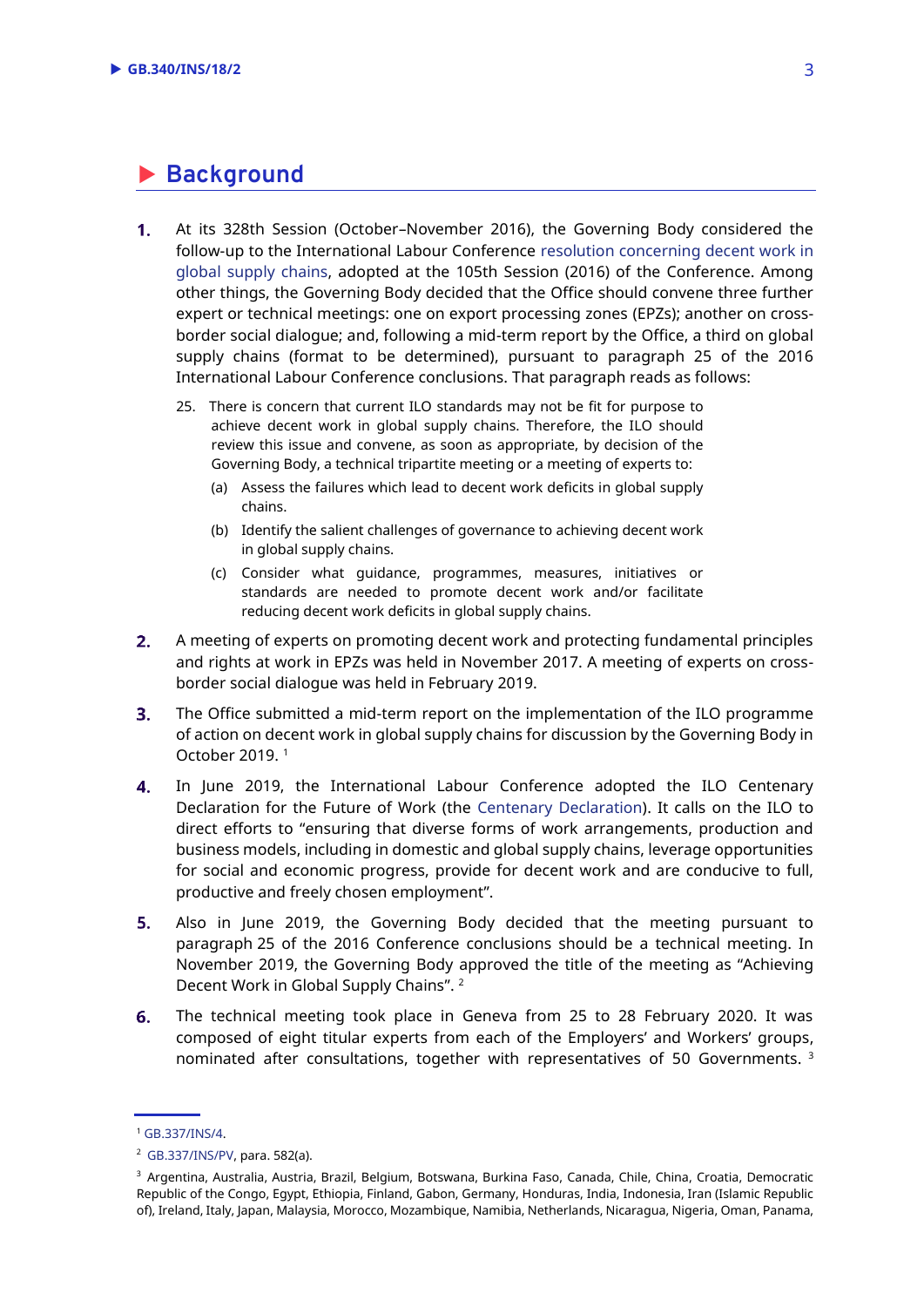There were Government observers from an additional 18 Member States, <sup>4</sup> as well as representatives of the International Organisation of Employers (IOE) and the International Trade Union Confederation (ITUC) and of the following intergovernmental organizations: the European Union, the Council of Europe, the Food and Agriculture Organization of the United Nations and the Office of the United Nations High Commissioner for Human Rights. <sup>5</sup>

- $7.$ The meeting was chaired by an independent Chairperson, Ms L. Hasle (Norway). The Vice-Chairpersons were Mr V. Seafield (Government member, South Africa), Mr M. Mdwaba (Employer member, South Africa) and Ms C. Passchier (Worker member, Netherlands).
- 8. The Office prepared a [report](https://www.ilo.org/wcmsp5/groups/public/---ed_dialogue/---dialogue/documents/meetingdocument/wcms_736541.pdf) to serve as a basis for the meeting's deliberations. It built on and supplemented previous ILO reports and discussions on the topic with the most recent analysis and research. The report examined the evolution and variety of trade flows related to global supply chains, the different ways in which global supply chains may be structured, the opportunities they can provide for decent work, and the circumstances in which they can be associated with decent work deficits. The report reviewed action taken by governments and the social partners to advance decent work in global supply chains, and it critically assessed frameworks for labour governance that encompass global supply chains. It concluded by considering the guidance, programmes, measures, initiatives and standards that may be needed to promote decent work and/or facilitate reducing decent work deficits in global supply chains. 6

#### **Overview of the meeting**

- $9.$ The meeting agreed on the following points for discussion:
	- (a) What are the failures, which lead to decent work deficits in global supply chains?
	- (b) What are the salient challenges of governance to achieving decent work in global supply chains?
	- (c) What guidance, programmes, measures, initiatives or standards are needed to promote decent work and/or facilitate reducing decent work deficits in global supply chains?
- 10. Participants discussed the significance of international trade as a driver of job growth and, in light of its importance, the need to avoid protectionism. They considered the role of enterprises, efforts by States to attract foreign direct investment, the fragmentation of production in supply chains and their growth across international borders. It was observed that diverse forms of employment arrangements are increasingly common.
- 11. Participants recalled that domestic and global supply chains are interconnected, and that the greatest challenges for decent work are in the lower tiers of production. In this

Peru, Philippines, Poland, Republic of Moldova, Slovenia, South Africa, Spain, Sri Lanka, Switzerland, Syrian Arab Republic, Thailand, Tunisia, Turkey, United Kingdom, Uruguay, United States of America, Uzbekistan.

<sup>4</sup> Algeria, Barbados, Colombia, Cuba, Czechia, Dominican Republic, Ecuador, France, Greece, Iceland, Israel, Kenya, Mexico, Myanmar, Norway, Portugal, Russian Federation, Zambia.

<sup>5</sup> See th[e list of participants.](https://www.ilo.org/wcmsp5/groups/public/---ed_dialogue/---dialogue/documents/meetingdocument/wcms_752759.pdf)

<sup>6</sup> *Note on the proceedings.* [Technical Meeting on Achieving Decent Work in Global Supply Chains \(Geneva, 25](https://staging.ilo.org/wcmsp1/groups/public/---ed_dialogue/---dialogue/documents/meetingdocument/wcms_757101.pdf)–28 [February 2020\).](https://staging.ilo.org/wcmsp1/groups/public/---ed_dialogue/---dialogue/documents/meetingdocument/wcms_757101.pdf)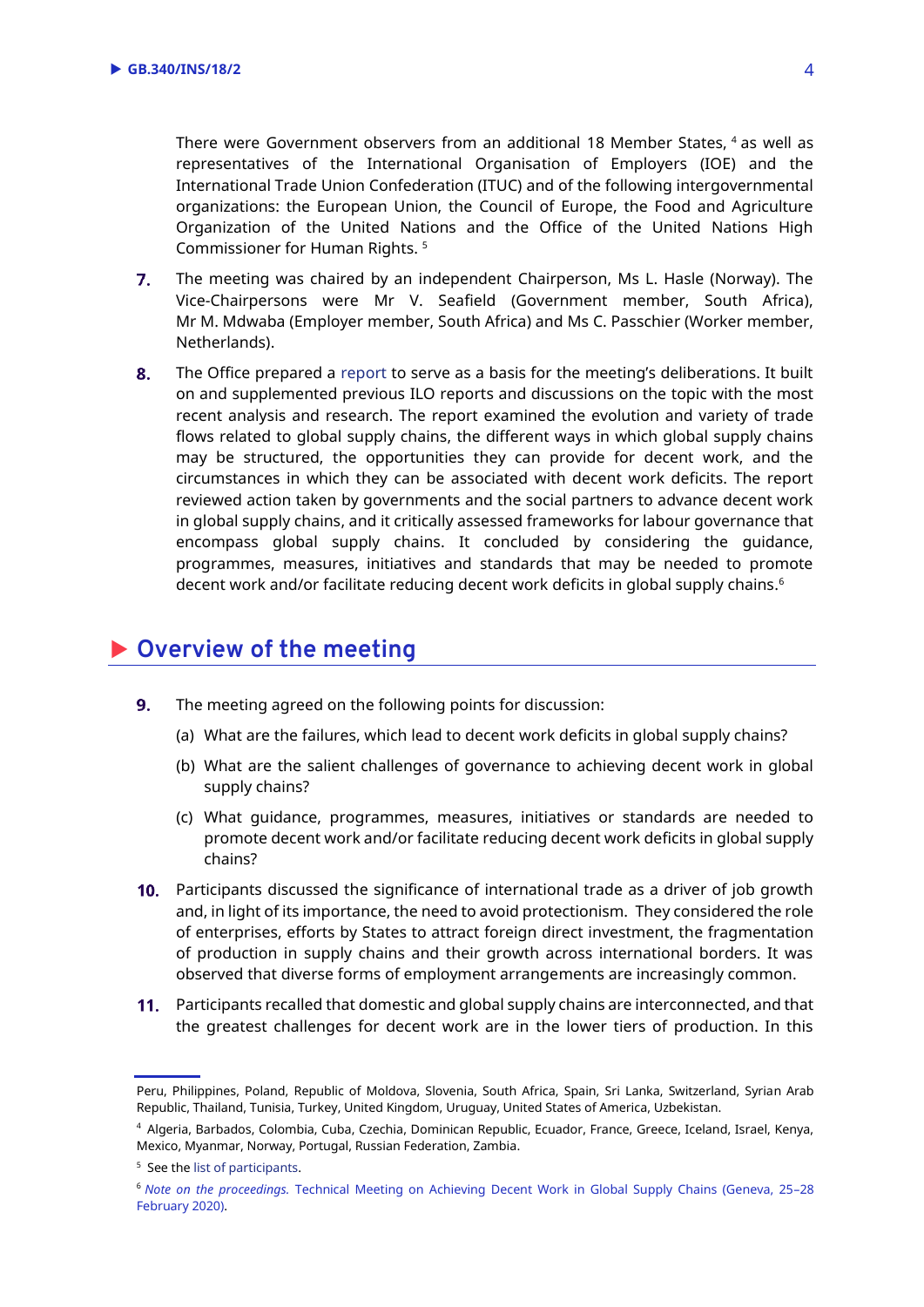context, they considered the relative percentages of employment in domestic and global supply chains, with the vast majority of workers not employed in production for the latter. It was noted that certain groups of workers, including indigenous and tribal peoples, are particularly vulnerable.

- 12. Participants discussed the governance challenges that lead to decent work deficits. They noted that every employer must comply with national law but that many countries lack the capacity to effectively implement and enforce national legislation. They considered the role of the social partners in enhancing compliance, including through cross-border social dialogue. They noted that while private compliance initiatives – including multistakeholder initiatives – can have positive impacts, this can be limited to the first tier of production. Enterprises are not required to initiate or participate in these initiatives, but where they do, they can be contractually binding. Participants recalled that the [United Nations Guiding Principles on Business and Human Rights](https://www.ohchr.org/documents/publications/guidingprinciplesbusinesshr_en.pdf) call for business enterprises to conduct human rights due diligence and for efforts by States, the social partners and other actors to promote due diligence. They also noted that the Guiding Principles are voluntary, and that practices to implement them vary widely.
- 13. Participants considered the role of these and other international governance frameworks, including international human rights law and international labour standards. They discussed the nature of such standards and the need for ratified standards to be implemented and enforced. They also discussed whether international labour standards are adapted to the transnational nature of production in global supply chains. Participants considered the differences between voluntary and binding standards, and the fundamental importance of a level playing field for business. They recalled that there are many actors who can play an important role in achieving decent work in global supply chains, and that a combination of measures is needed to promote compliance by all. Participants discussed the importance of the ILO being well positioned to promote decent work in global supply chains, the need for a comprehensive strategy for the Office (noted in the synthesis review of ILO interventions on global supply chains from 2010 to 2019),  $<sup>7</sup>$  and the appropriate balance between normative and non-</sup> normative action.
- 14. The Office prepared a set of tentative conclusions for consideration by the meeting. The tentative conclusions drew on the different proposals and sometimes divergent positions expressed during the discussion by the various participants, to enable a discussion by a drafting group. After they had been considered in the group meetings, it was evident there was no agreement to proceed to a discussion of the tentative conclusions. Neither was a drafting group established. In an effort to resolve the impasse, the social partners and the governments agreed that the Government group should produce a compromise text, taking account of all concerns expressed by the three groups.
- **15.** The Government group proposed the following text for discussion:

The Office, in concert with a tripartite working group of a manageable size and observing regional balance, should carry out an in-depth review to clearly identify if there are any gaps in the current body of normative and non-normative measures, means of implementation and other measures, to facilitate a discussion on options to ensure decent work in global supply chains, including at sectoral level, where appropriate. The review should provide the building blocks

<sup>7</sup> ILO, *[ILO decent work interventions in global supply chains: A synthesis review on lessons learned;](https://www.ilo.org/wcmsp5/groups/public/---ed_mas/---eval/documents/publication/wcms_722176.pdf) [what works and why, 2010](https://www.ilo.org/wcmsp5/groups/public/---ed_mas/---eval/documents/publication/wcms_722176.pdf)–2019*, 2019.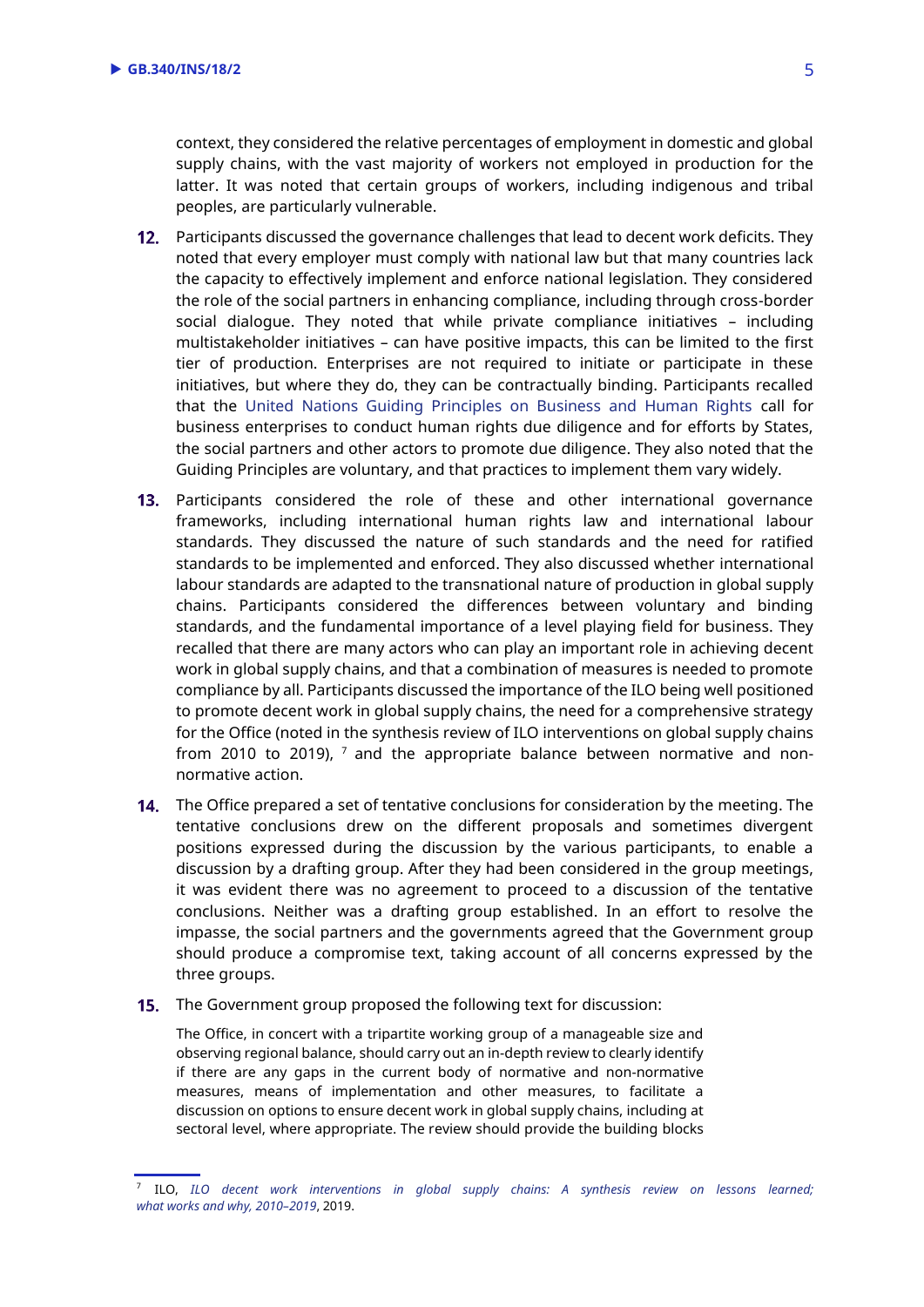for a discussion at the Governing Body session in March 2021 with a view to agreeing a comprehensive strategy on achieving decent work in global supply chains.

In seeking the implementation of the 2016 ILC conclusions and the ILO programme of action on decent work in global supply chains, based on a working concept of global supply chains, the review could aim to:

- (a) articulate the various outcomes being pursued;
- (b) explain how those outcomes are interrelated;
- (c) make clear how progress is to be measured;

and could consider, among others:

- (a) protection of human rights in global supply chains;
- (b) oversight of social auditing and certification bodies;
- (c) effective access to freedom of association and collective bargaining throughout the supply chain, including in EPZs;
- (d) capacity of national governments to promote decent work in domestic and global supply chains;
- (e) employment relationships with minimum protection at all levels of supply chains, extending protection to non-standard forms of employment, and taking measures to combat disguised and misclassified employment relationships;
- (f) public procurement and in public contracts;
- (g) monitoring and enforcement measures to ensure effective protection of workers, including collaboration between Member States in cross-border cases on labour inspection and access to justice; and
- (h) social dialogue within global supply chains, including cross-border social dialogue.
- **16.** The Government Vice-Chairperson emphasized that the draft aimed to take account of the views expressed by the social partners. The draft took up the idea of a working group, which had been suggested by the Employers' group. He further emphasized that the goal would be to develop a comprehensive strategy.
- 17. The Employers' group submitted an alternative proposal for discussion, as follows:

That a tripartite working group be established (observing regional balance and supported by the Office) for the purpose of elaborating, for approval by the Governing Body, a strategy to equip the Office with the means to address implementation gaps in law and in practice to achieve decent work in both domestic and global supply chains. Decisions by the working group shall be taken by consensus.

The strategy should support implementation of the 2016 ILC conclusions and the ILO Centenary Declaration and aim to:

- (a) articulate the various outcomes being pursued;
- (b) explain how those outcomes are interrelated; and
- (c) make clear how progress is to be measured.
- **18.** The Employer Vice-Chairperson emphasized that the Employers' group did not consider a review to be necessary. Rather, the goal should be to establish a clear strategy to address decent work deficits in global supply chains.
- After discussion, the Government representative of the Netherlands proposed a further draft for consideration, as follows: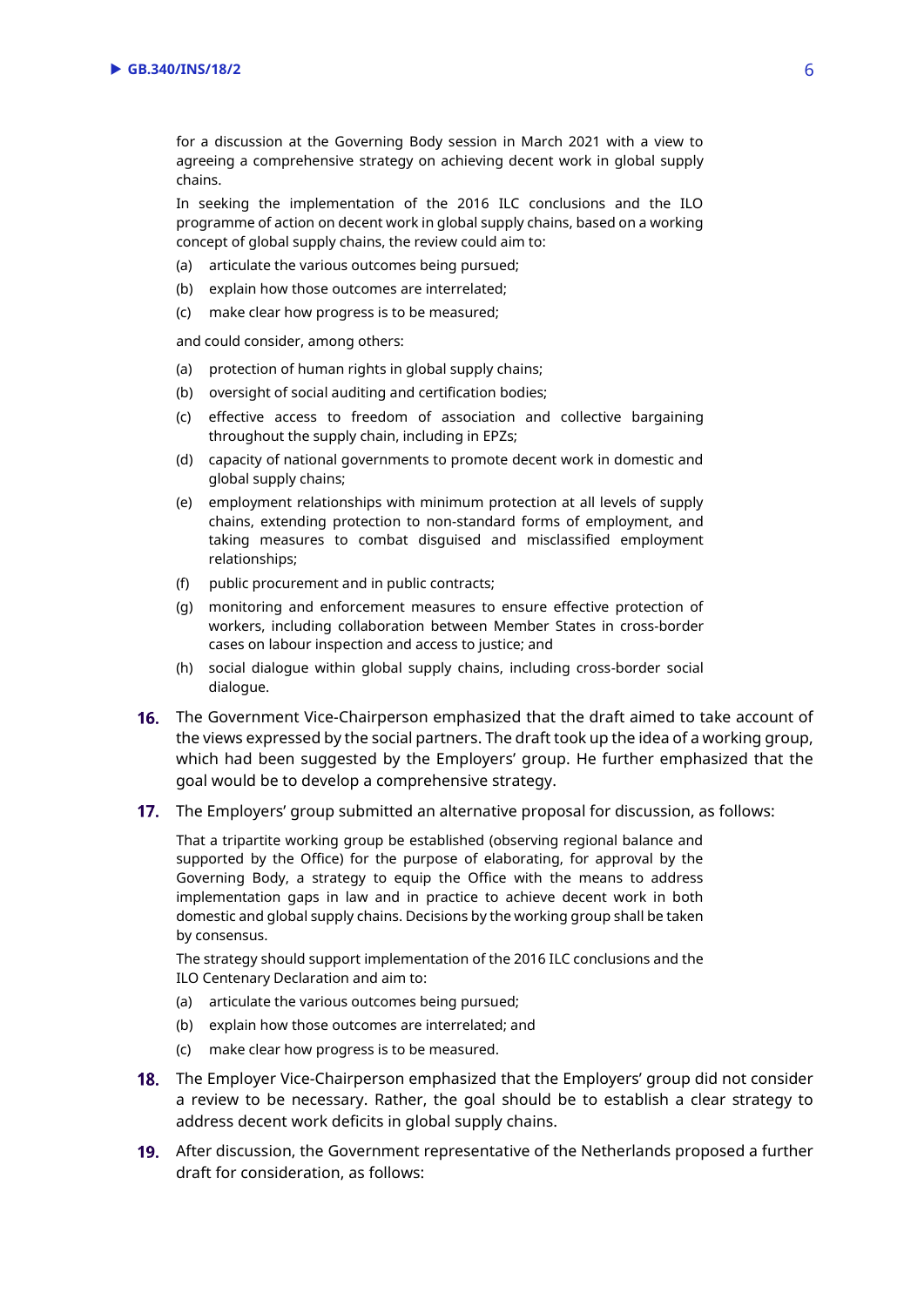In seeking the implementation of the 2016 ILC resolution and the ILO programme of action on decent work in global supply chains a two-step process will be adopted.

- (1) The Office will be tasked with conducting an in-depth review to clearly identify if there are any gaps in the current body of normative and nonnormative measures, means of implementation and other measures, to facilitate a discussion on options to ensure decent work in global supply chains, including at sectorial level where appropriate. The review to be delivered by end of March 2021 should provide the building blocks for a review by a tripartite working group of a manageable size and observing regional balance.
- (2) On this basis, the working group will develop and agree upon a comprehensive strategy on achieving decent work in global supply chains and present it for discussion at the Governing Body session in November 2021.
- 20. After discussion, the Employer Vice-Chairperson presented a further proposal, as follows:

That a tripartite working group be established (observing regional balance and supported by the Office) for the purpose of elaborating, for the approval by the Governing Body, a strategy to equip the Office with the means to address implementation gaps in law and in practice to achieve decent work in both domestic and global supply chains. Decisions by the working group shall be taken by consensus.

The strategy should support implementation of the 2016 ILC resolution and the ILO Centenary Declaration and aim to:

- (a) articulate the various outcomes being pursued;
- (b) explain how those outcomes are interrelated; and
- (c) make clear how progress is to be measured.

The strategy could also consider a data-driven gap analysis that examines root causes of decent work deficits in domestic and global supply chains and assesses the role that workers, employers and government can play in reducing those gaps to achieve decent work for all.

- 21. The Government group reiterated that its proposal had endeavoured to bridge the gap between the social partners' positions. The Government representative of the United States of America added that 16 Governments had participated in drafting the proposal, and that it had managed to arrive at consensus on behalf of the group.
- 22. After discussion, the Workers' group proposed an amended version of the text introduced by the Governments *(previous text struck through; new text is underscored)*:

In seeking the implementation of the 2016 ILC resolution and the ILO programme of action on decent work in global supply chains a two-step process will be adopted.

- (1) The Office will be tasked with conducting an in-depth review to clearly identify if there are any gaps in the current body of international labour standards, normative and non-normative measures, means of implementation and other measures, to facilitate a discussion on options to ensure decent work in global supply chains, including at sectoral level where appropriate. The review to be delivered by end of March 2021 should provide the building blocks for a review by a tripartite working group of a manageable size and observing regional balance.
- (2) On this basis, the working group will further develop and agree upon a comprehensive strategy building on the 2016 resolution and the